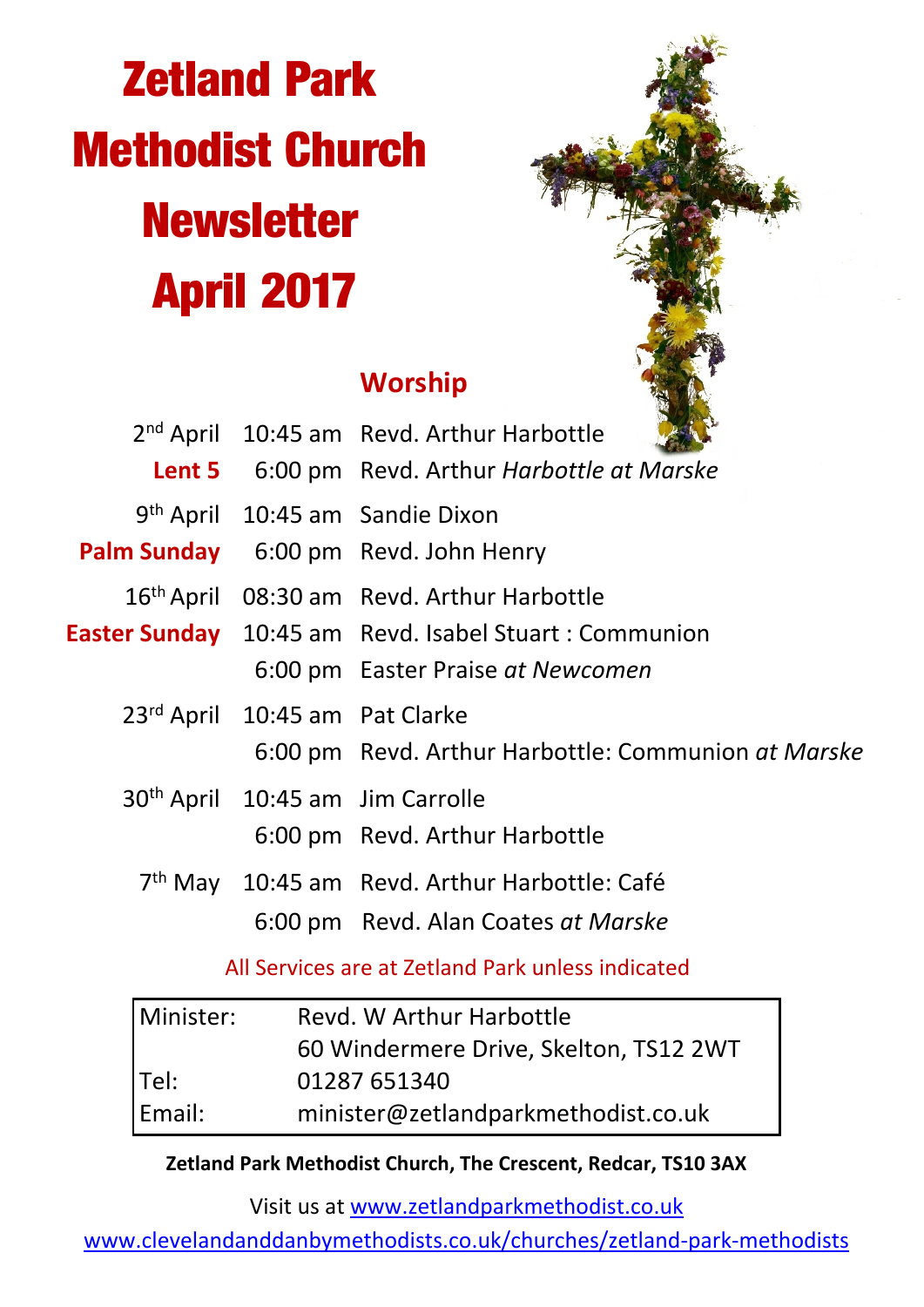When we moved into the new Manse last summer I was both delighted and filled with dread! Delighted to move into a relative modern house without any structural or decorative problems and with a well laid out and well cared for garden, but filled with dread over how to find enough time to give the garden the attention it would need, especially during the Spring, when the start of the growing season clashes with the busiest time in the Church calendar!

For this issue of the notice sheet covers the transition between three Christian seasons; from **Lent** - when we examine the poverty of our own lives and discipleship, through to **Passiontide** - when we look at what our Saviour did to put right the shortcomings in our lives and discipleship, to the great celebration of **Easter** - when we experience the joy of living 'forgiven, loved and free' in the presence of the risen Christ each and every day.

To me, the natural progression through the themes of the Christian seasons is a powerful reminder of the parallel with the progression through the seasons in nature. Without the recognition and pruning out of misplaced or inappropriate growth a plant cannot grow well and fruit well, so without the recognition and pruning out of the bad things in our lives we can never know the freedom and fruitfulness of living with the risen Christ.

So I invite you to join us in the various services in Holy Week and at Easter and find new life we find only by faith in our Lord's resurrection. Blessings

Arthur

## **Great 50 Days**

A free daily devotional booklet produced by the Methodist Church in the Northeast will be available in churches from the beginning of April. A Bible verse and thought are provided for each day between Easter Sunday and Pentecost Sunday. All are invited, nay, encouraged to use this resource.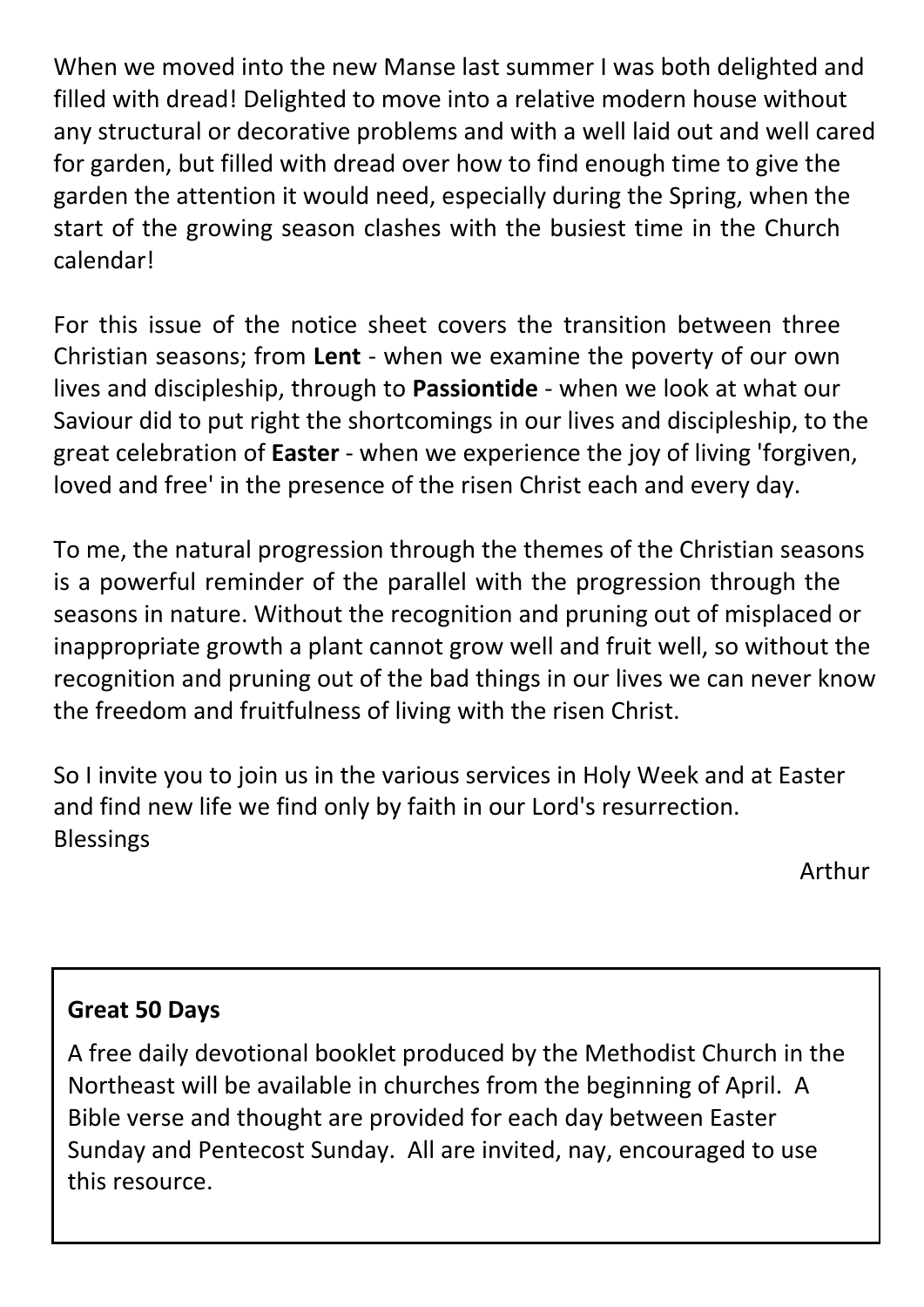## **Prayer Together**

(Sectional Prayer meeting)

Tuesday 25th April at 7 pm at Zetland Park

An hour of prayer for the Redcar & Marske Section.

#### **FRIDAY @ TEN**

The next meetings will be at 10am on Friday:

28<sup>th</sup> April, 26<sup>th</sup> May

Come and join us and enjoy a cuppa!

See Lynn King for further information.

### **Services in Holy Week** (open to all)

| Tuesday 11th, 7 pm       | Power Praise with Passiontide theme, at<br>Marske                                                 |
|--------------------------|---------------------------------------------------------------------------------------------------|
|                          | Wednesday 12th, 7-30 pm Aspects of the passion - an evening meditation<br>at Zetland Park         |
| Thursday, 13th, 10-30 am | A meditation on the foot washing, at Marske                                                       |
| Thursday 13th, 7 pm      | Maundy Thursday Holy Communion, at Marske                                                         |
| Friday 14th, 9-30 am     | Good Friday early morning reflection, at                                                          |
|                          | Zetland Park followed by coffee and Hot Cross                                                     |
|                          | buns.                                                                                             |
| Friday 14th, 10-45 am    | Walk of witness from St Mark's Marske for Act                                                     |
|                          | of Witness in the Square at 11 am                                                                 |
| Friday 14th, 11-45 am    | Good Friday midday meditation at Marske (30<br>minutes)                                           |
| Friday 14th, 2 pm        | An hour at the Cross at Newcomen.                                                                 |
| Easter Sunday 8-30 am    | at Zetland Park, reflections on an early morning<br>visit to the tomb. followed by tea and toast. |

At the services on Maundy Thursday and Good Friday we will be following through the Passion narrative at the different events as we accompany our Saviour through his suffering and death.